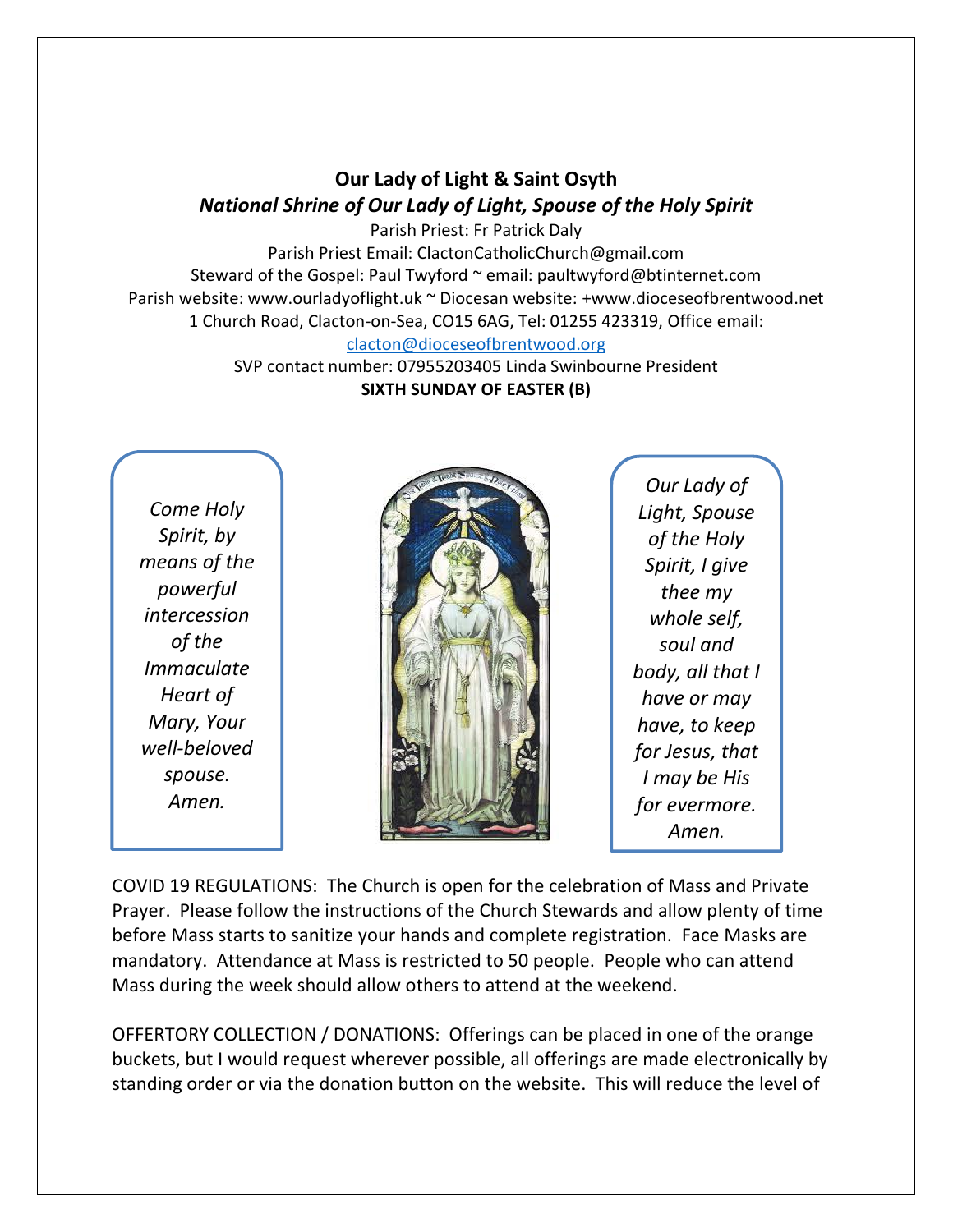risk to our collection counters and those who will need to visit the bank. The bank details are: **Bank Title: Catholic Church Clacton-on-Sea, Sort Code 401322, Account Number: 41020463.** Members of the gift-aid scheme should quote their name and gift aid number in the Reference. Funds received last week:

Electronic Offerings £393.00 of which £290.00 was gift aided.

Collection Offerings £194.47 of which £103.00 was gift aided.

Second collection for Vocation Sunday: £245.98 (£84.00 was gift aided)

Thank you for your generosity, for Gift Aiding your offerings, and for your support of the parish. Fr Patrick.

## JOHN 15:9-17

Today we celebrate the Sixth Sunday of Easter. The season of Easter commences with the Easter Vigil and extends for a fifty-day period concluding with Pentecost Sunday: the birth of the Church. During this period, we focus in a special way on the Resurrection of Our Lord Jesus Christ.

In the Gospel from John, we are given the New Commandment by Jesus Christ: 'This is my commandment: love one another, as I have loved you'. This is not a sentimental love but a calling to sacrificial love or *agape*. It is the love of God, who sent His Only Son into the world to be the perfect sacrifice for our sins. It is the love of Jesus Christ, who accepted crucifixion on a cross in obedience to God the Father and out of perfect love for us. Jesus commands us, 'You did not choose me, no, I chose you; and I commissioned you to go out and to bear fruit that will last'. The fruit that will last is love. St Paul tells us that only love is eternal. When we die, we take only one thing with us from this world to eternity and that is our acts of love. Jesus knows that it is not easy to put the needs of others before ourselves. It is not easily to love in a sacrificial way because there is always a price to pay. This is the cross we are all asked to carry in this life. This is the means of our salvation. We do not, however, carry this cross alone. Jesus is always with us and will support us. In the Holy Mass, Jesus sends us His very self to nourish and feed us on our journey. He feeds us with the gift of sacrificial love: The Holy Eucharist -The Body and Blood of Our Lord Jesus Christ.

MARATHON OF PRAYER: Pope Francis has requested that the Holy Rosary be said at all the Marian Shrines of the world, and by members of the Church for the intercession of Our Lady for the ending of the pandemic. In response to the Holy Fathers appeal, the Rosary will be said in the church each Monday immediately following the 9.30 am Mass and at 12.00 am each Saturday during private prayer and Exposition of the Blessed Sacrament during the month of May.

MASS FRIDAY 14th MAY: Please note that the Mass will be celebrated at the earlier time of 8.45 am due to a funeral.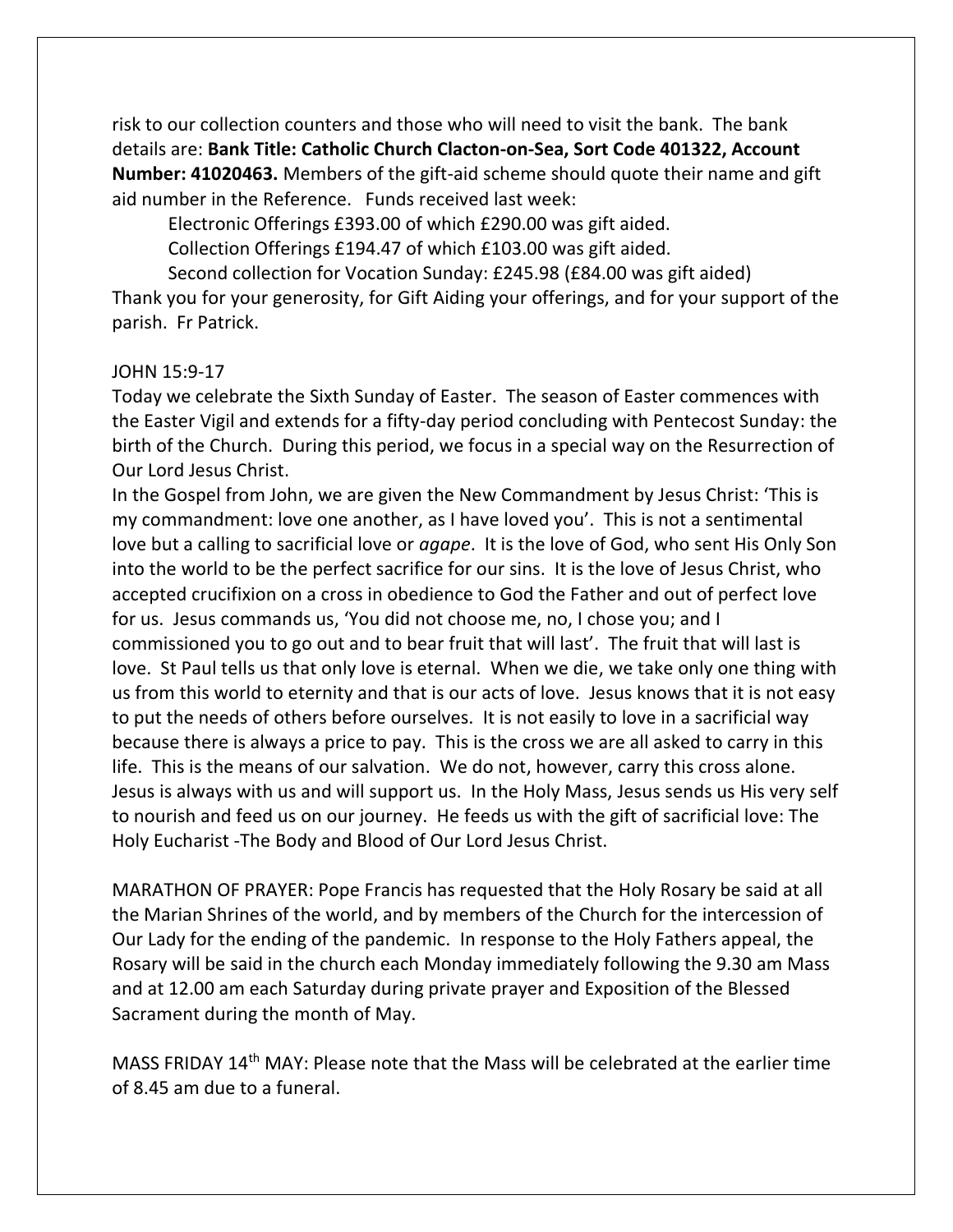FUNERAL: The funeral of Dympna Coffey will take place on Friday 14th May. Please pray for the repose of her soul and for her family who are grieving for their loss.

SECOND COLLECTION: There will be a second collection for World Communications Day next weekend 15<sup>th</sup> & 16<sup>th</sup> May. You can give On-line or in the black buckets.

| Saturday 8 <sup>th</sup> May. | 9.30 am.                | <b>MASS: Serena Deady RIP</b> |
|-------------------------------|-------------------------|-------------------------------|
|                               |                         | Cooper Family.                |
| Saturday 8 <sup>th</sup> May. | 11.00 am to 12.00 am.   | <b>SACRAMENT OF</b>           |
|                               |                         | <b>RECONCILIATION:</b>        |
|                               |                         | Confessions will be heard in  |
|                               |                         | the Sacristy. Please tell the |
|                               |                         | Steward that you wish to go   |
|                               |                         | to confession.                |
| Saturday 8 <sup>th</sup> May  | 12.00 am.               | <b>HOLY ROSARY</b>            |
|                               |                         | For the ending of the COV19   |
|                               |                         | Pandemic                      |
| Saturday 8 <sup>th</sup> May. | 11.00 am to 1.00 pm.    | Church is open for private    |
|                               |                         | prayer with Exposition of the |
|                               |                         | <b>Blessed Sacrament.</b>     |
| Saturday 8 <sup>th</sup> May. | 6.00 pm.                | MASS: Margaret Egan RIP       |
| Vigil of the Sixth Sunday of  |                         | Michael Collins.              |
| Easter (B)                    |                         |                               |
| Sunday 9 <sup>th</sup> May.   | 8.30 am.                | MASS: Eddie & Josie Corrigan  |
| Sixth Sunday of Easter (B)    |                         | Intentions                    |
|                               |                         | Pat & Des McGuire.            |
| Sunday 9 <sup>th</sup> May    | 10.30 am.               | <b>MASS: Serena Deady RIP</b> |
|                               | <b>FAMILY MASS</b>      | <b>Theresa McCarron</b>       |
|                               | Please note that this   |                               |
|                               | Mass is exclusively for |                               |
|                               | families with young     |                               |
|                               | children.               |                               |
| Sunday 9 <sup>th</sup> May    | 3.00 pm.                | FIRST HOLY COMMUNION          |
|                               |                         | MASS.                         |
| Monday 10 <sup>th</sup> May   | 9.30 am.                | MASS: Fr Owen O'Neill         |
|                               |                         | Intentions                    |
|                               |                         | Brian, Barbara & Family       |
|                               |                         |                               |

**THE FOLLOWING MASSES WILL BE OPEN TO A MAXIMUM OF 50 PEOPLE IN THE CHURCH.**